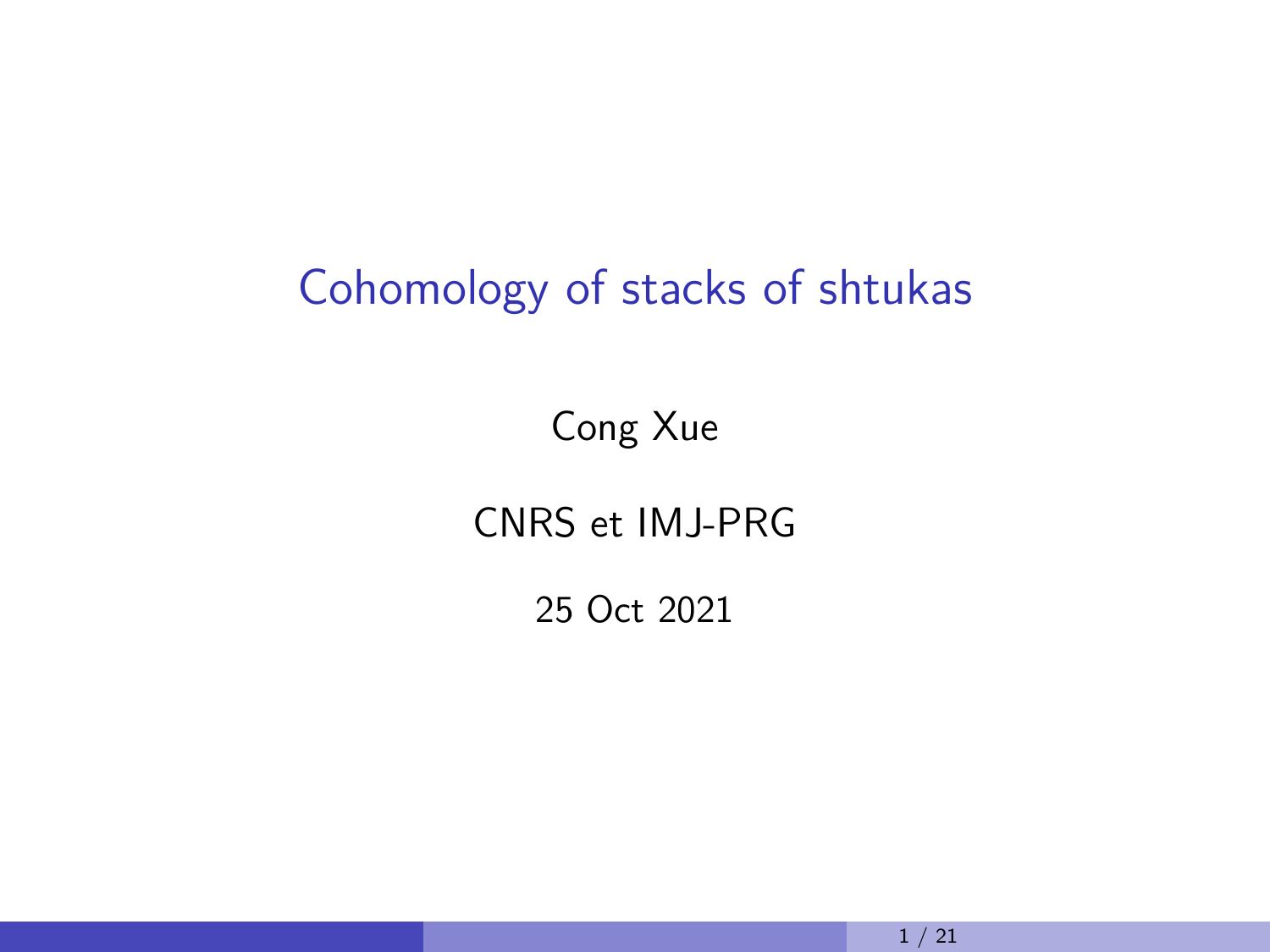# I. Introduction

Langlands correspondence for number fields or functions fields :



geometric objects :

- Number fields : Shimura varieties
- **•** Function fields **:** stacks of shtukas

In this talk, we will stay on function fields and talk about the cohomology of stacks of shtukas.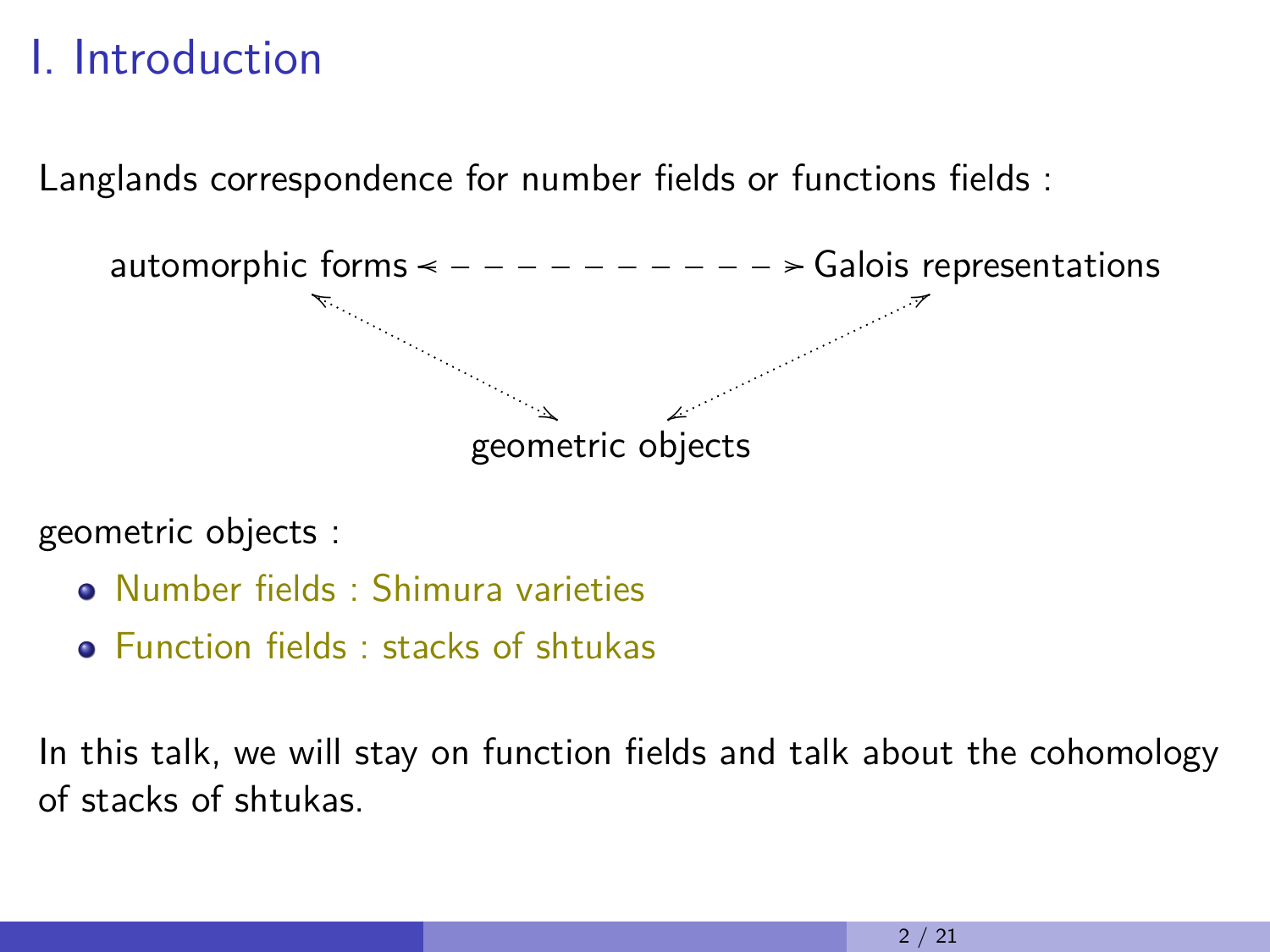Let X be a smooth projective geometrically connected curve over  $\mathbb{F}_q$ , char  $\mathbb{F}_q = p$ . Let F be its function field.

Let  $G$  be a connected reductive group over  $F$ .

In the talk : to simplify, we suppose that  $G$  is split and semisimple.

Let  $\mathbb A$  be the ring of adeles of F and  $\mathbb O$  be the ring of integral adeles. We have the vector space of automorphic forms for the function field  $F$ :

 $C_c(G(F) \setminus G(\mathbb{A})/G(\mathbb{O}), \mathbb{Q}_\ell).$ 

Let Bun<sub>G</sub> be the classifying stacks of G-bundles (i.e. G-torsors) over X, i.e. for any affine scheme S over  $\mathbb{F}_q$ ,  $Bun_G(S) := \{G\text{-bundle over }X\times_{\mathbb{F}_q}S\}$ . We have

 $G(F) \backslash G(\mathbb{A}) / G(\mathbb{O}) \simeq \text{Bun}_{G}(\mathbb{F}_{q}).$ 

In the following we use  $C_c(\text{Bun}_G(\mathbb{F}_q), \mathbb{Q}_\ell)$  for the space of automorphic forms.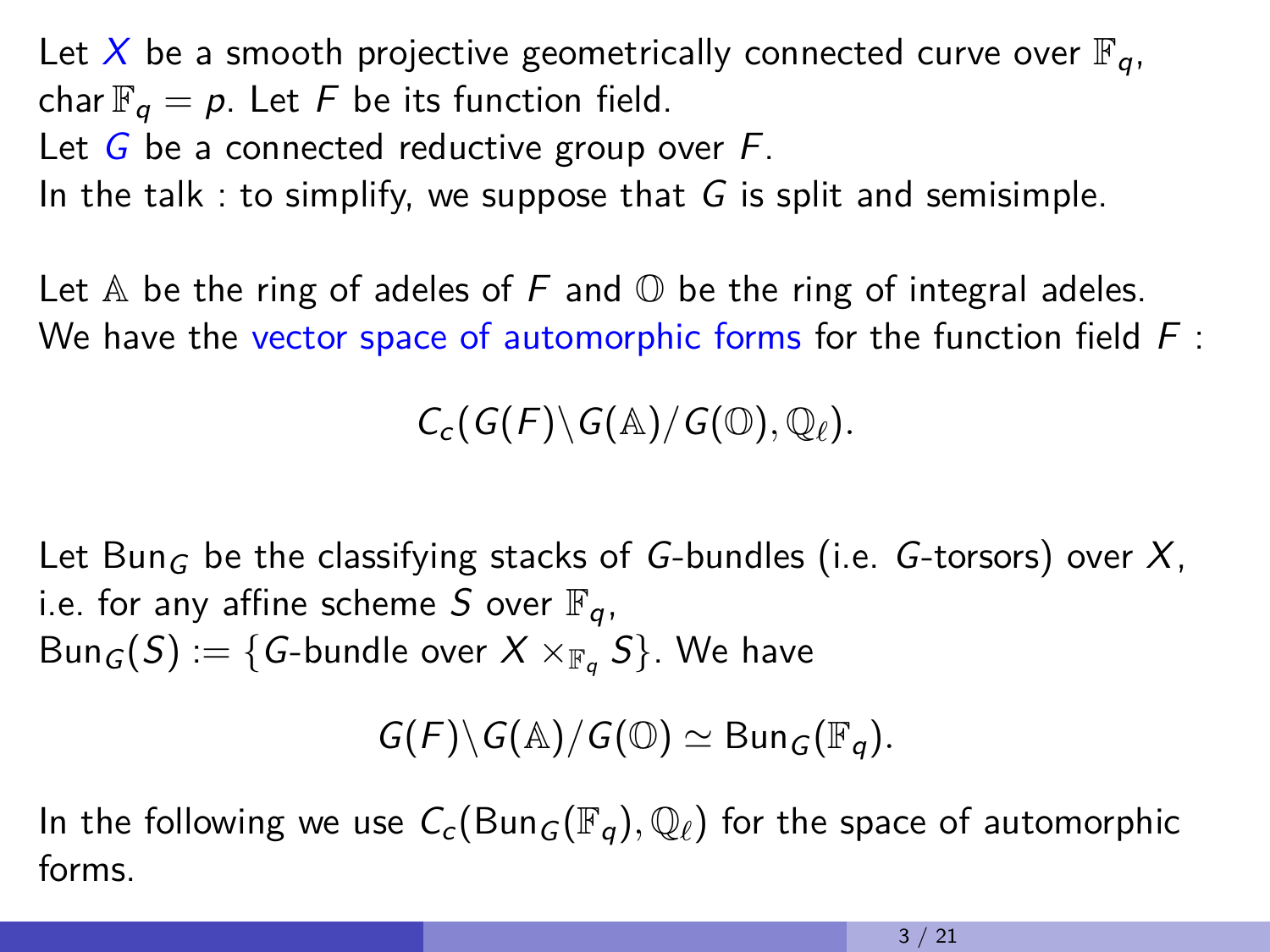## stacks of shtukas

Let  $\widehat{G}$  be the Langlands dual group of  $G$  over  $\mathbb{Q}_\ell$ , where  $\ell \neq p$ .

We associate to

- any finite set  $I = (1, 2, \dots, k)$
- **•** any (irreductible) finite dimensional  $\mathbb{Q}_\ell$ -linear representation W of  $\hat{G}^{\prime} = \hat{G} \times \cdots \times \hat{G}$
- a classifying stack of shtukas : for any affine scheme S over  $\mathbb{F}_q$ ,

$$
\mathsf{Cht}_{I,W}(S):=\{(x_1,\cdots x_k)\in X^I(S),\mathcal{G}_0\stackrel{\phi_1}{\dashrightarrow}\mathcal{G}_1\stackrel{\phi_2}{\dashrightarrow}\cdots\mathcal{G}_{k-1}\stackrel{\phi_k}{\dashrightarrow}{}^{\tau}\mathcal{G}_0\}
$$

where  $G_0, G_1, \cdots, G_{k-1}$  are *G*-bundles over  $X \times_{\mathbb{F}_q} S$ , we denote by  ${}^{\tau} \mathcal{G}_0 := (\mathsf{Id}_X \times \mathsf{Frob}_S)^* \mathcal{G}_0$  ; for any  $i \in I, \, \phi_i$  is an isomorphism outside the paw  $x_i$ .

When I is the empty set  $\emptyset$ , the stack of shtukas without paw  $\mathsf{Cht}_{\emptyset} = \mathsf{Bun}_{G}(\mathbb{F}_{q}).$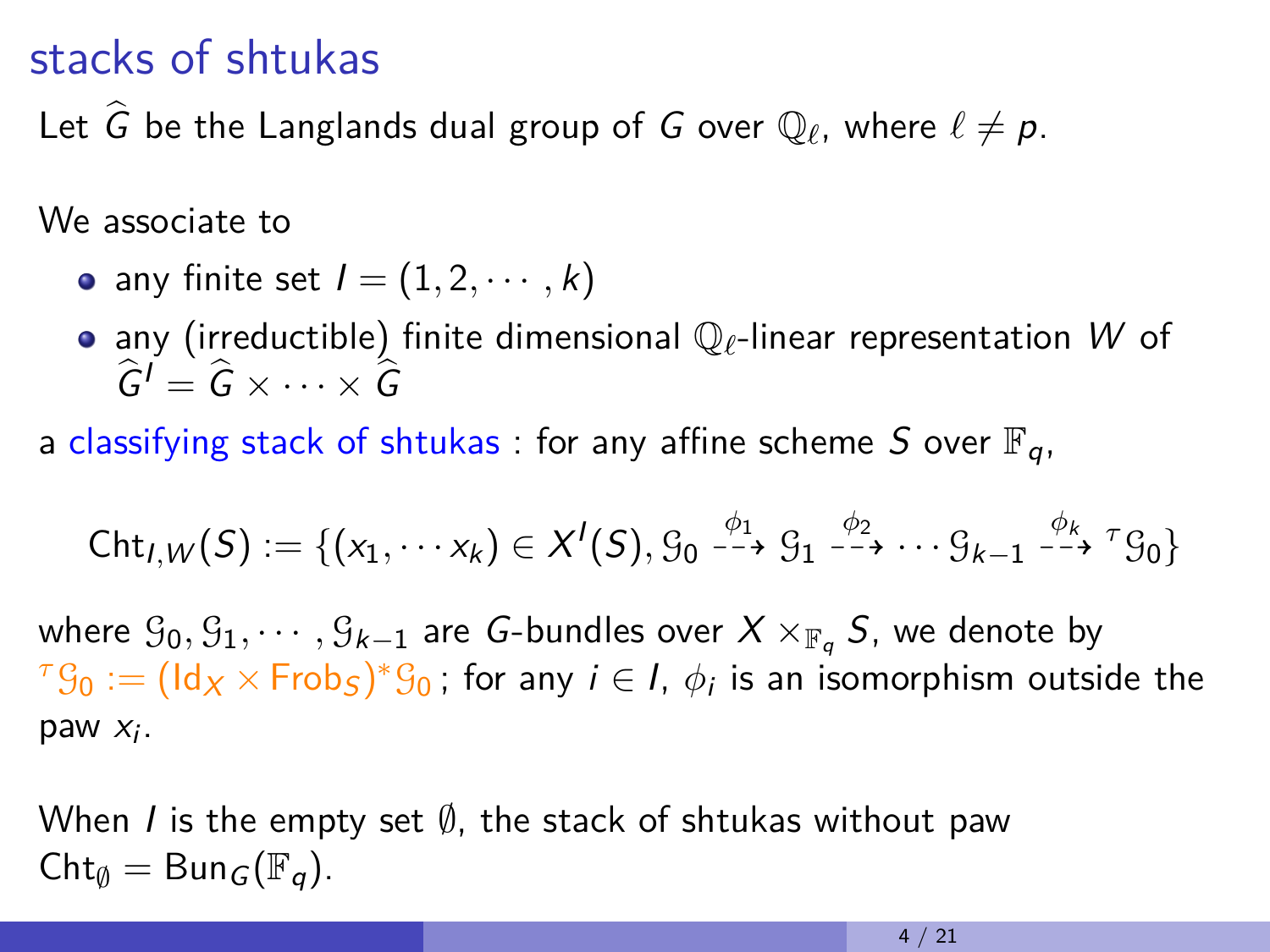In general, we have the morphisms of paws :

$$
\mathsf{Cht}_{I,W}\xrightarrow{\mathfrak{p}} X^I=X\times_{\mathbb{F}_q}\cdots\times_{\mathbb{F}_q}X
$$

Analogue : number field  $\mathbb Q$  : Shimura varieties over Spec  $\mathbb Z$  (one paw) function field  $F$  : stacks of shtukas over  $X^I$   $(I$  paws)

More generally, let  $N \subset X$  be a closed subscheme. We have the stack of shtukas with level structure on N :

$$
\mathsf{Cht}_{N,I,W}\xrightarrow{\mathfrak{p}}(X\smallsetminus N)^{I}
$$

Cht<sub>N,I, W</sub> is a Deligne-Mumford algebraic stack. It may neither be smooth or proper.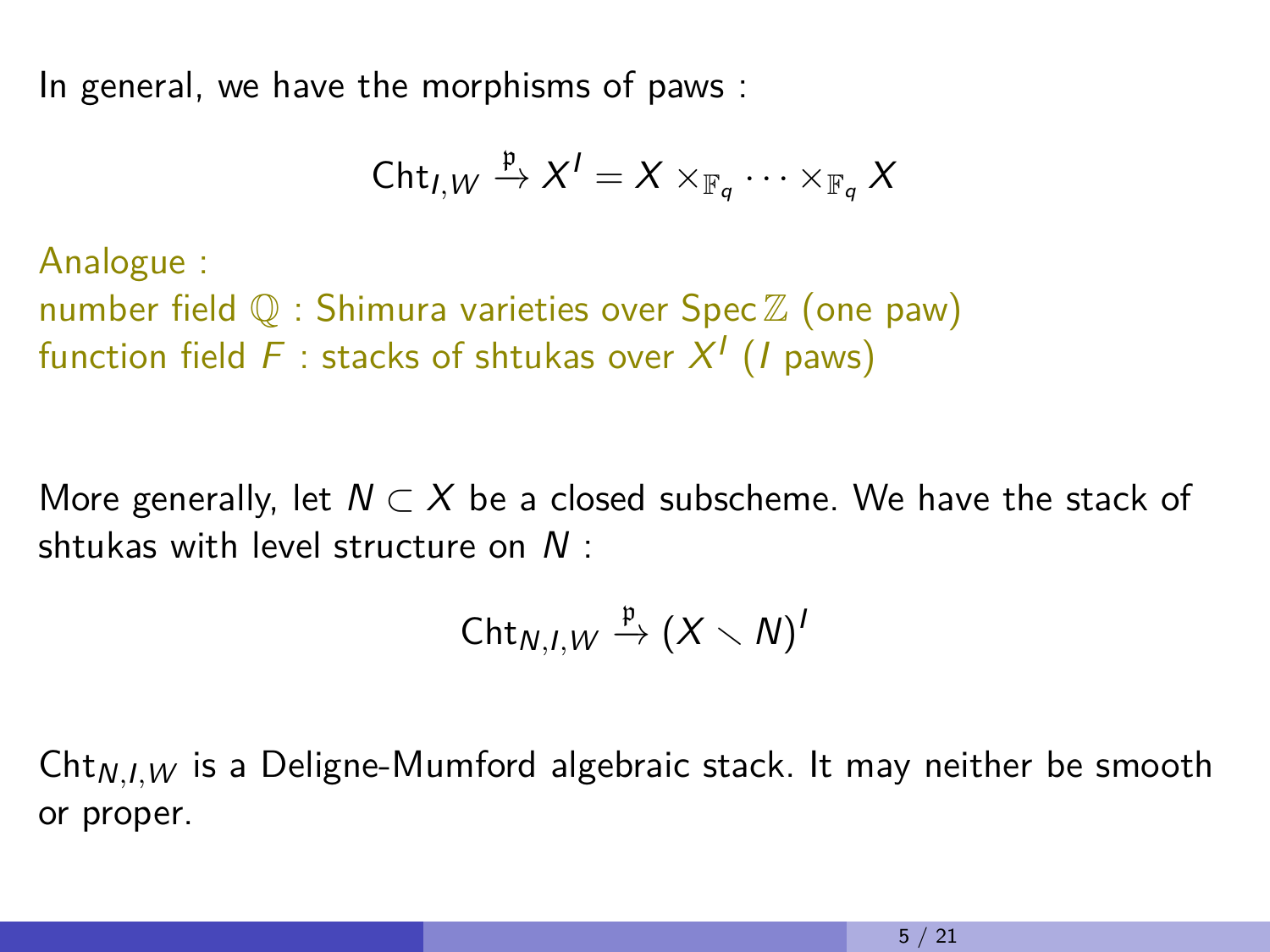## relative cohomology sheaves

 $Cht_{N,I,W}$  has a local model which is the Beilinson-Drinfeld affine grassmannian associated to I and W . We have a canonical Satake perverse sheaf  $\mathcal{F}_{N,I,W}$  on  $\text{Cht}_{N,I,W}$ , which comes from the geometric Satake equivalence (Mirkovic-Vilonen).

We define the relative cohomology sheaf

$$
\mathcal{H}_{N,I,W}^j := R^j \mathfrak{p}_! (\mathcal{F}_{N,I,W})
$$

It is an inductive limit of constructible  $\mathbb{Q}_\ell$ -sheaves over  $(X\smallsetminus N)'$  (in fact, Cht<sub>N,I,W</sub> is locally of finite type, may not be of finite type. We use the Harder-Narasimhan stratification for Cht<sub>N,I,W</sub>.)

When 
$$
I = \emptyset
$$
 (empty set) et  $W = 1$  (trivial representation), we have  
\n $(X \setminus N)^I = \text{Spec } \mathbb{F}_q$ ,  $\text{Cht}_{N,\emptyset,1} = \text{Bun}_{G,N}(\mathbb{F}_q)$  et  
\n $\mathcal{H}_{N,\emptyset,1} = C_c(\text{Bun}_{G,N}(\mathbb{F}_q), \mathbb{Q}_\ell).$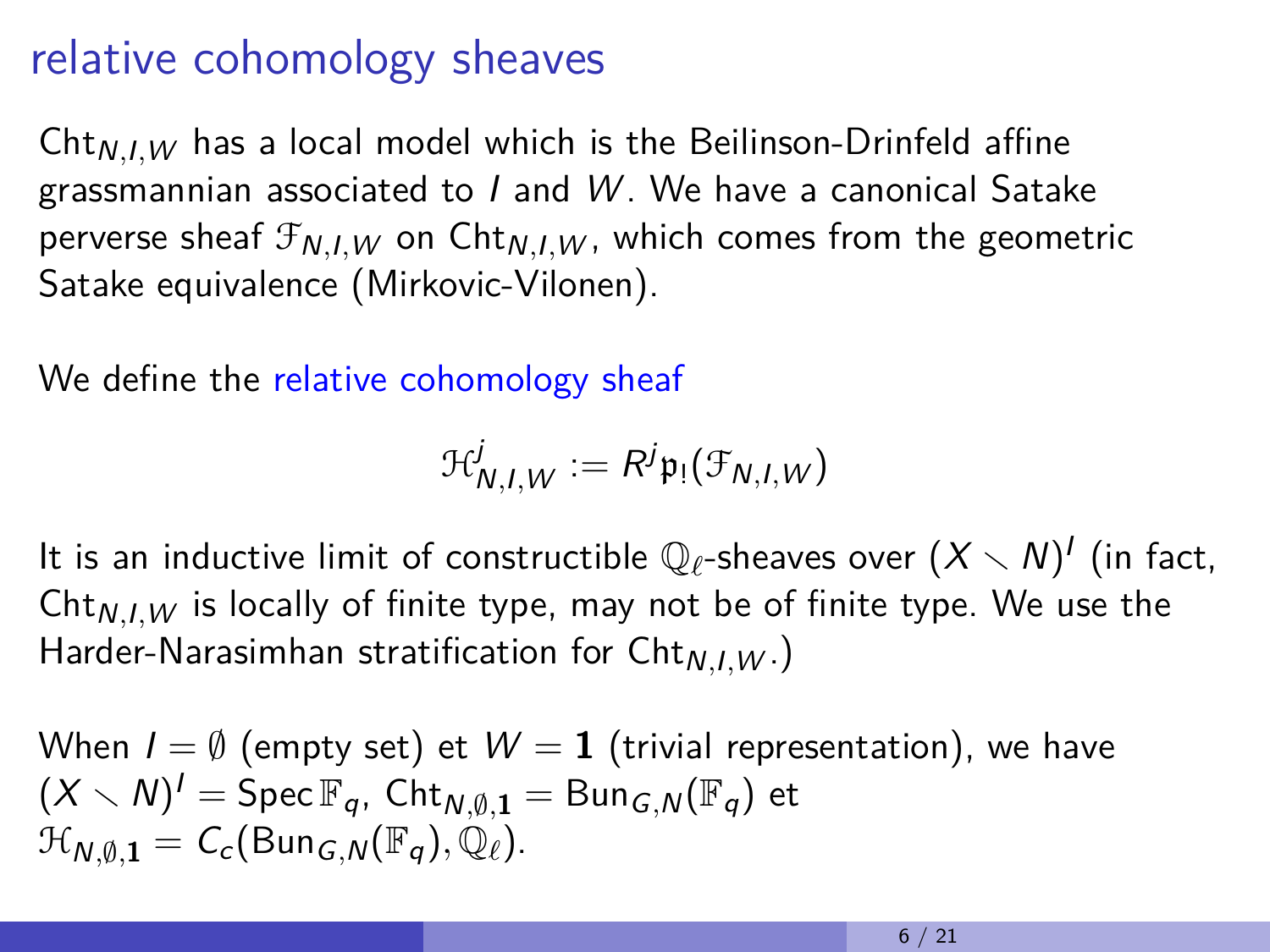# II. result and conjecture

## Theorem (smoothness)

For any  $I$  and  $W$ , the  $\mathbb{Q}_{\ell}$ -sheaf  $\mathfrak{R}^j_{N,I,W}$  is ind-smooth over  $(X\smallsetminus N)^I.$ 

Ind-smooth : can be written as an inductive limit of smooth Q*`*-sheaves.

Remark 1 : We have the same result for cohomology with coefficients in  $\mathbb{Z}_{\ell}$  (instead of  $\mathbb{Q}_{\ell}$ ).

Remark 2 : the theorem is used in the proof of

 $Tr($  Frob<sub>\*</sub>, Shv<sub>Nilp</sub>(Bun<sub>G</sub>))  $\stackrel{\sim}{\to} C_c$ (Bun<sub>G</sub>( $\mathbb{F}_q$ ),  $\overline{\mathbb{Q}_\ell}$ )

and

$$
\mathsf{Tr}(\mathsf{Frob}_* \circ \mathsf{Hecke}_{I,W}, \mathsf{Shv}_{\mathsf{Nilp}}(\mathsf{Bun}_G)) \stackrel{\sim}{\rightarrow} H_{I,W}
$$

in [Arinkin-Gaitsgory-Kazhdan-Raskin-Rozenblyum-Varshavsky].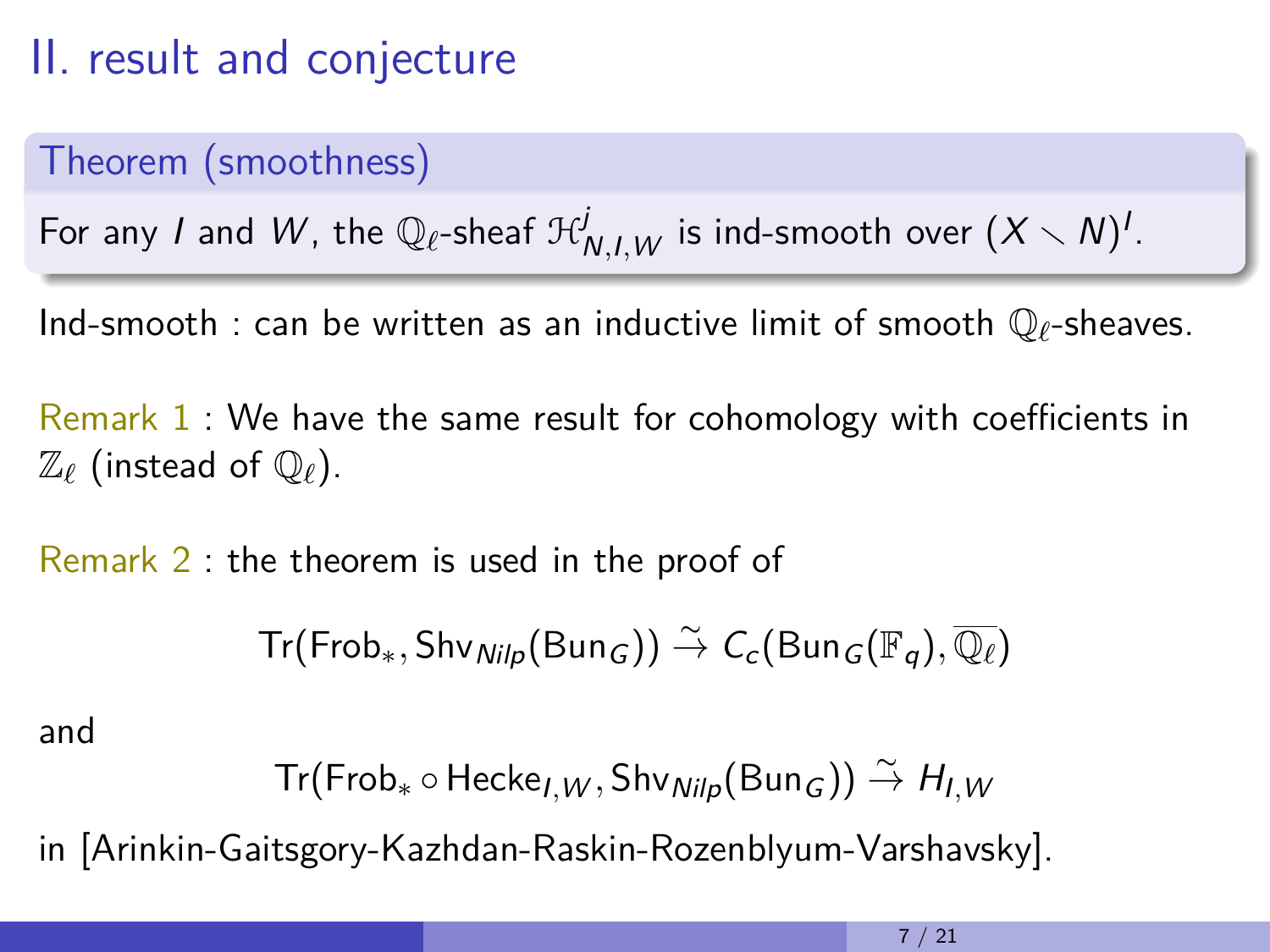## conjecture

Example : soit *I* un singleton. We have



 $\mathcal{F}_{N,I,W}$  is the canonical Satake sheaf over  $\mathsf{Cht}_{N,I,W}$ .  $\pi_!\mathcal{F}_{N,I,W}$  is a sheaf over  $\mathsf{Cht}_{I,W}\big|_{X\searrow N}.$ The theorem says that  $p_!(\pi_!\mathcal{F}_{N,I,W})$  is ind-smooth over  $X \setminus N$ .

Let  $\eta$  = Spec F be the generic point of X and  $\overline{\eta}$  = Spec F be a geometric point over *η*.

For any geometric point  $\overline{v}$  of N and any specialization map  $\mathfrak{sp} : \overline{\eta} \to \overline{v}$ , we have a canonical morphism

$$
H_c(\text{Cht}_{I,W}\big|_{\overline{v}}, R\Psi(\pi_!\mathcal{F}_{N,I,W})) \to H_c(\text{Cht}_{I,W}\big|_{\overline{\eta}}, \pi_!\mathcal{F}_{N,I,W})
$$

where  $R\Psi$  is the nearby cycle functor.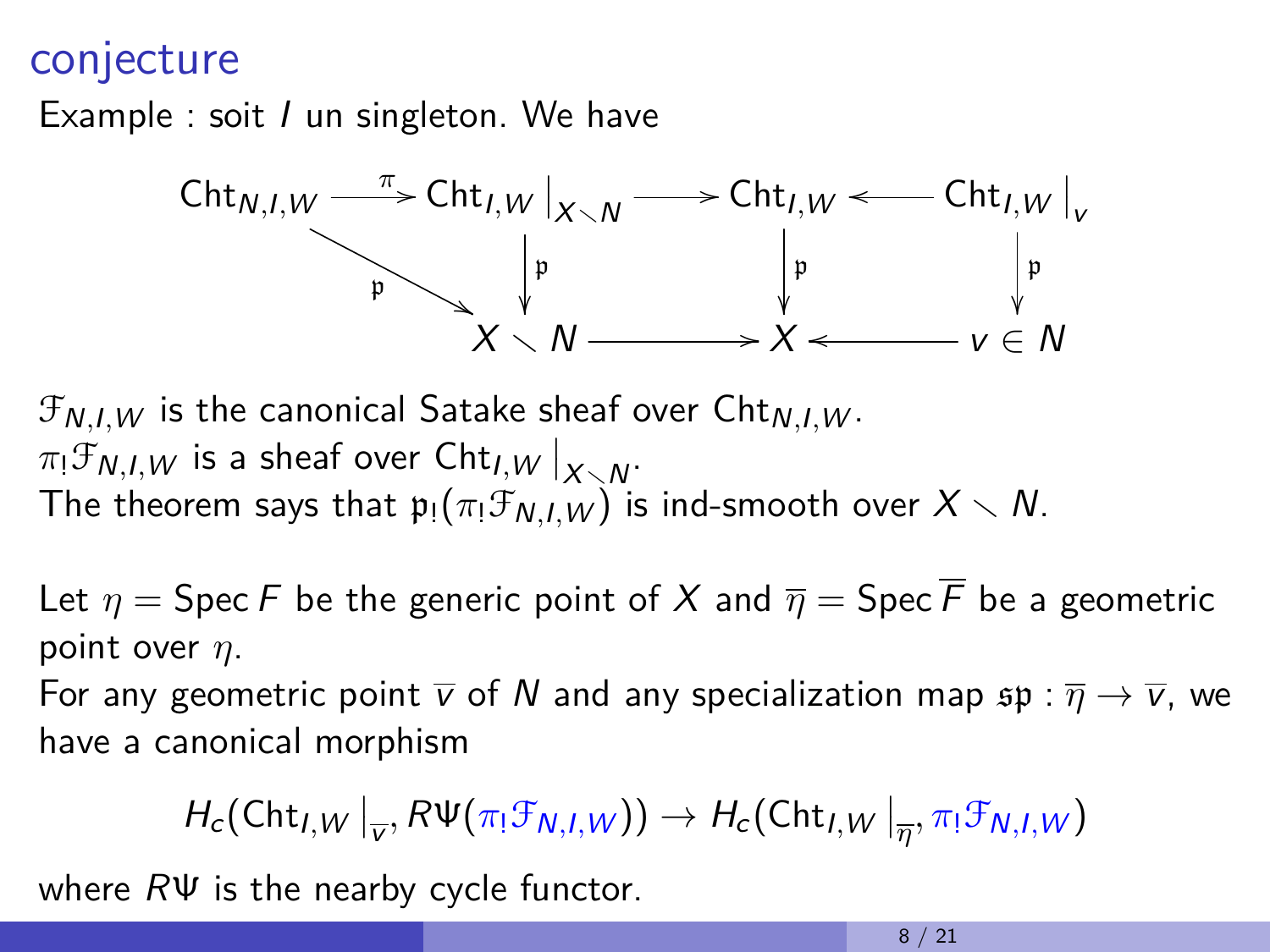In a work in progress, I hope to prove

### **Conjecture**

For any geometric point  $\overline{v}$  of N and any specialization map  $\mathfrak{sp} : \overline{\eta} \to \overline{v}$ , the canonical morphism

$$
H_c(\mathsf{Cht}_{I,W}\big|_{\overline{v}}, R\Psi(\pi_!\mathcal{F}_{N,I,W})) \to H_c(\mathsf{Cht}_{I,W}\big|_{\overline{\eta}}, \pi_!\mathcal{F}_{N,I,W})
$$

is an isomorphism.

Remark 1 : when  $\text{Cht}_{I,W}$  is proper, the conjecture is true.

Remark 2 : we also have a version of the conjecture for general I and W.

Remark 3 : Andrew Salmon proved the conjecture (for general I and  $W$ ) for the case of parahoric level.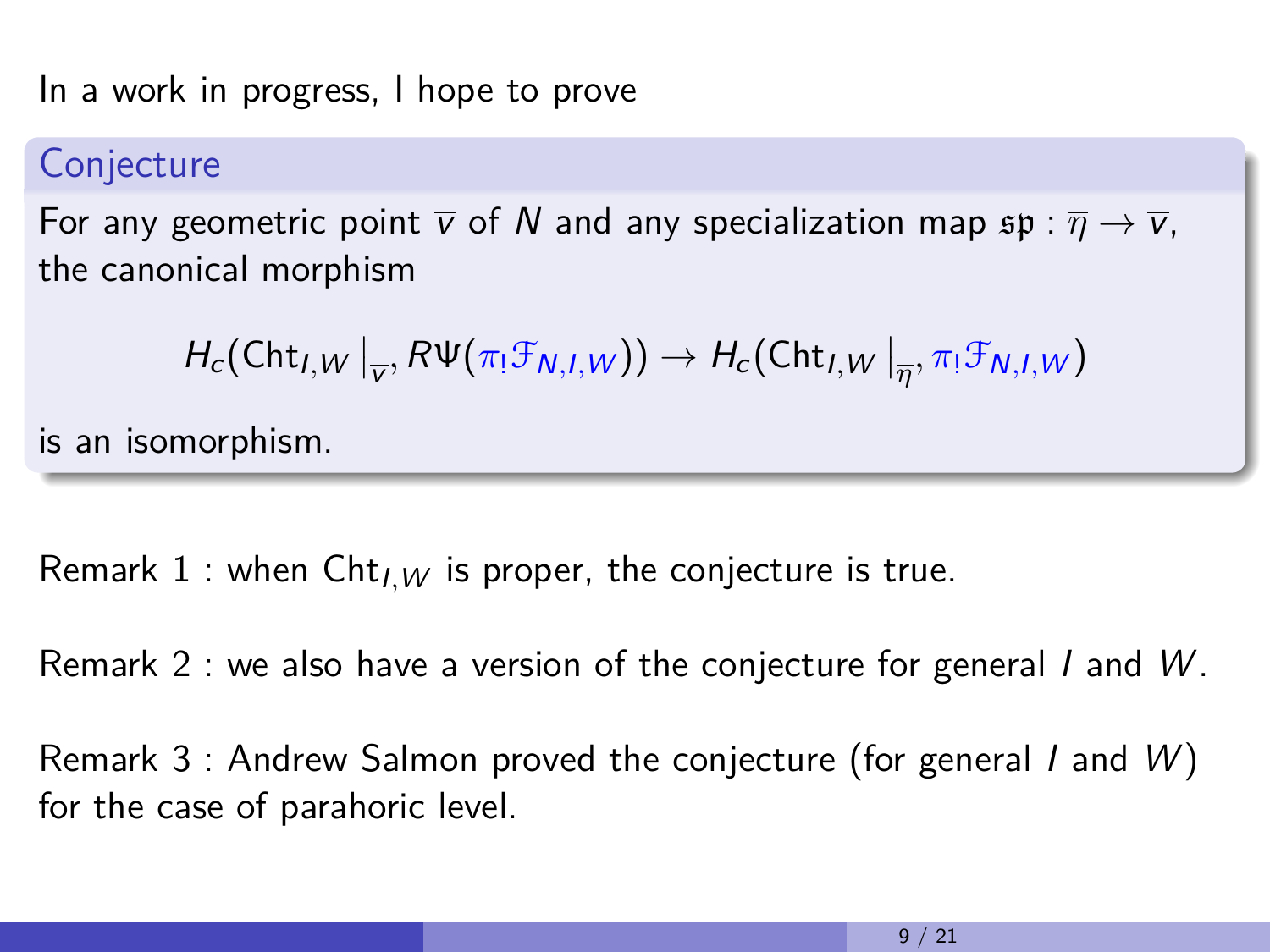# III. Proof of the theorem Partial Frobenius morphisms

$$
I = (1, 2, \cdots, k), W = W_1 \boxtimes W_2 \boxtimes \cdots \boxtimes W_k.
$$
  

$$
(g_0 \xrightarrow{\phi_1} g_1 \xrightarrow{\phi_2} \cdots g_{k-1} \xrightarrow{\phi_k} {}^{\tau} g_0) \mapsto (g_1 \xrightarrow{\phi_2} g_2 \xrightarrow{\phi_3} \cdots \xrightarrow{\phi_k} {}^{\tau} g_0 \xrightarrow{\tau} g_1)
$$



The composition  $\mathsf{Frob}_{\{k\}} \circ \cdots \mathsf{Frob}_{\{2\}} \circ \mathsf{Frob}_{\{1\}}$  is the total  $\mathsf{Frobening}$  ${\sf morphism\; on}\;{\sf Cht}_{(1,2,\cdots,k),W_1\boxtimes W_2\boxtimes\cdots\boxtimes W_k}.$ 

 $\mathsf{Frob}_{\{1\}}, \cdots, \mathsf{Frob}_{\{k\}}$  are called the partial  $\mathsf{Frobenius}$  morphisms.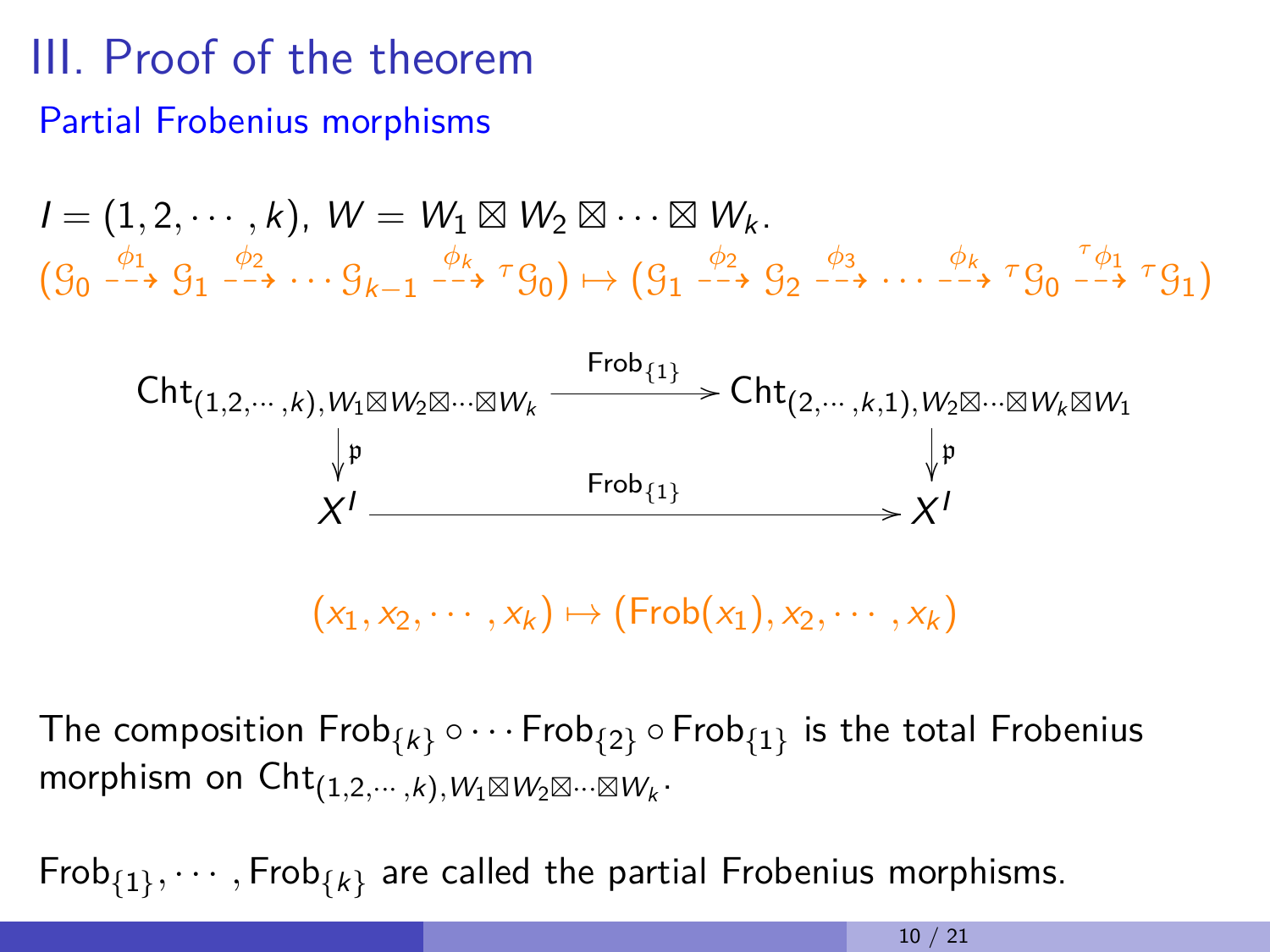## Partial Frobenius morphisms

The partial Frobenius morphisms for the stacks of shtukas induce the partial frobenius morphisms for the cohomology : we have morphisms

$$
F_{\{1\}}: \mathsf{Frob}_{\{1\}}^* \mathcal{H}_{N,I,W}^j \xrightarrow{\sim} \mathcal{H}_{N,I,W}^j
$$

$$
F_{\{2\}}: \mathsf{Frob}_{\{2\}}^* \mathcal{H}_{N,I,W}^j \xrightarrow{\sim} \mathcal{H}_{N,I,W}^j
$$

The composition  $\mathit{F}_{\{k\}}\circ\cdots\mathit{F}_{\{2\}}\circ\mathit{F}_{\{1\}}$  is the total Frobenius morphism on H j <sup>N</sup>*,*I*,*<sup>W</sup> .

*...*

 $\mathcal{F}_{\{1\}}, \cdots, \mathcal{F}_{\{k\}}$  are called the partial Frobenius morphisms on  $\mathcal{H}_{\textsf{N},\textsf{I},\textsf{W}}^{j}.$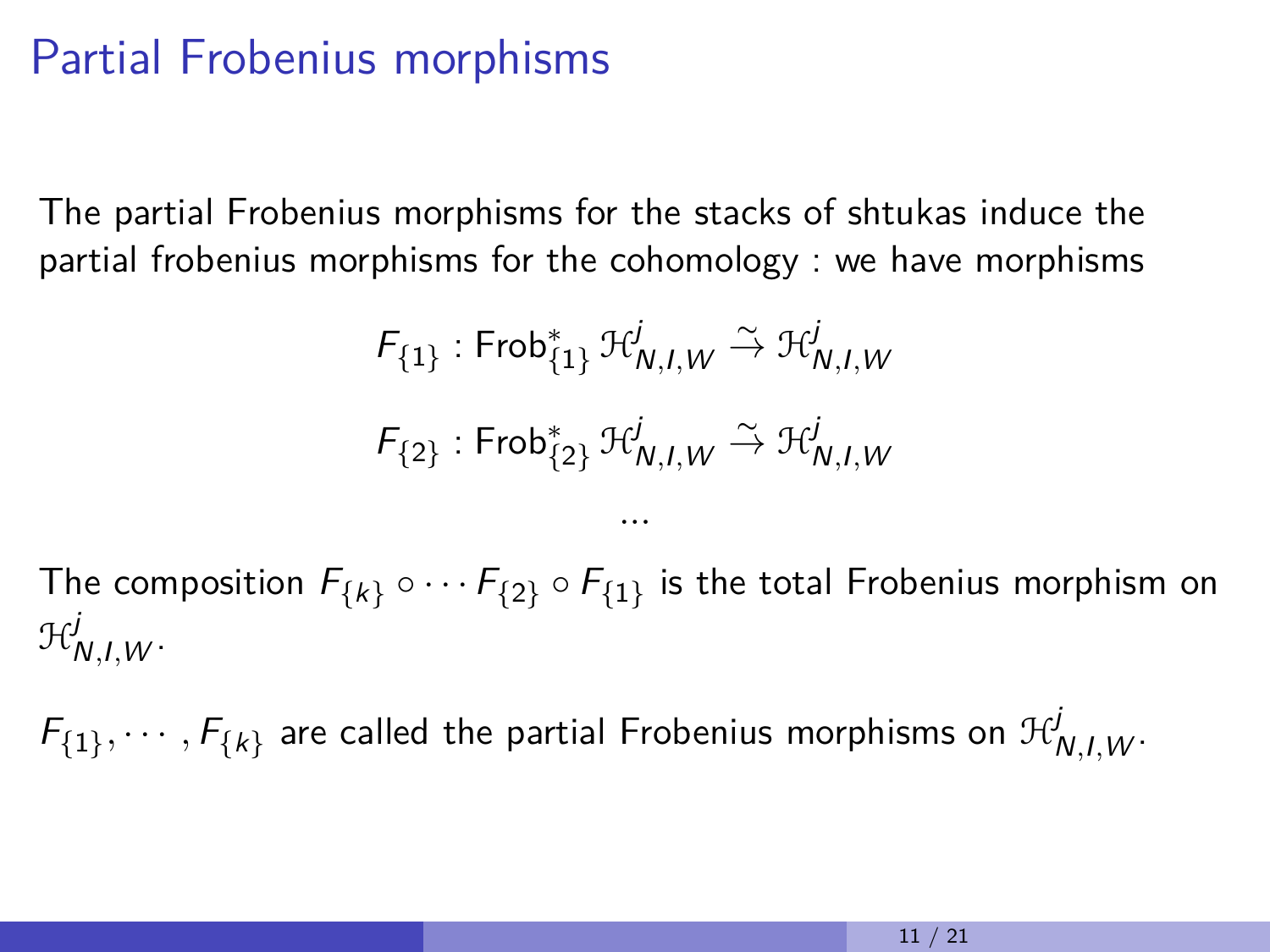Let  $\eta_l$  be the generic point of  $X^I$  and  $\overline{\eta_l}$  a geometric point over  $\eta_l.$ The cohomology group is defined to be  $H^j_{N,I,W}:=\mathfrak{H}^j_I$  $\int_{N,I,W}\Big|_{\overline{\eta_I}}.$ It is a  $\mathbb{Q}_\ell$ -vector space (may be infinite dimensional), equiped with

- an action of the Hecke algebra  $\mathcal{H}_G := C_c(K_N \backslash G(\mathbb{A})/K_N, \mathbb{Q}_\ell)$  by the Hecke correspondences
- an action of  $\pi_1(\eta_I,\overline{\eta_I})$  (evident)
- an action of the partial Frobenius morphisms

Analogue of partial Frobenius morphisms for cohomology of Shimura varieties ? Example : work of Zhiyou Wu.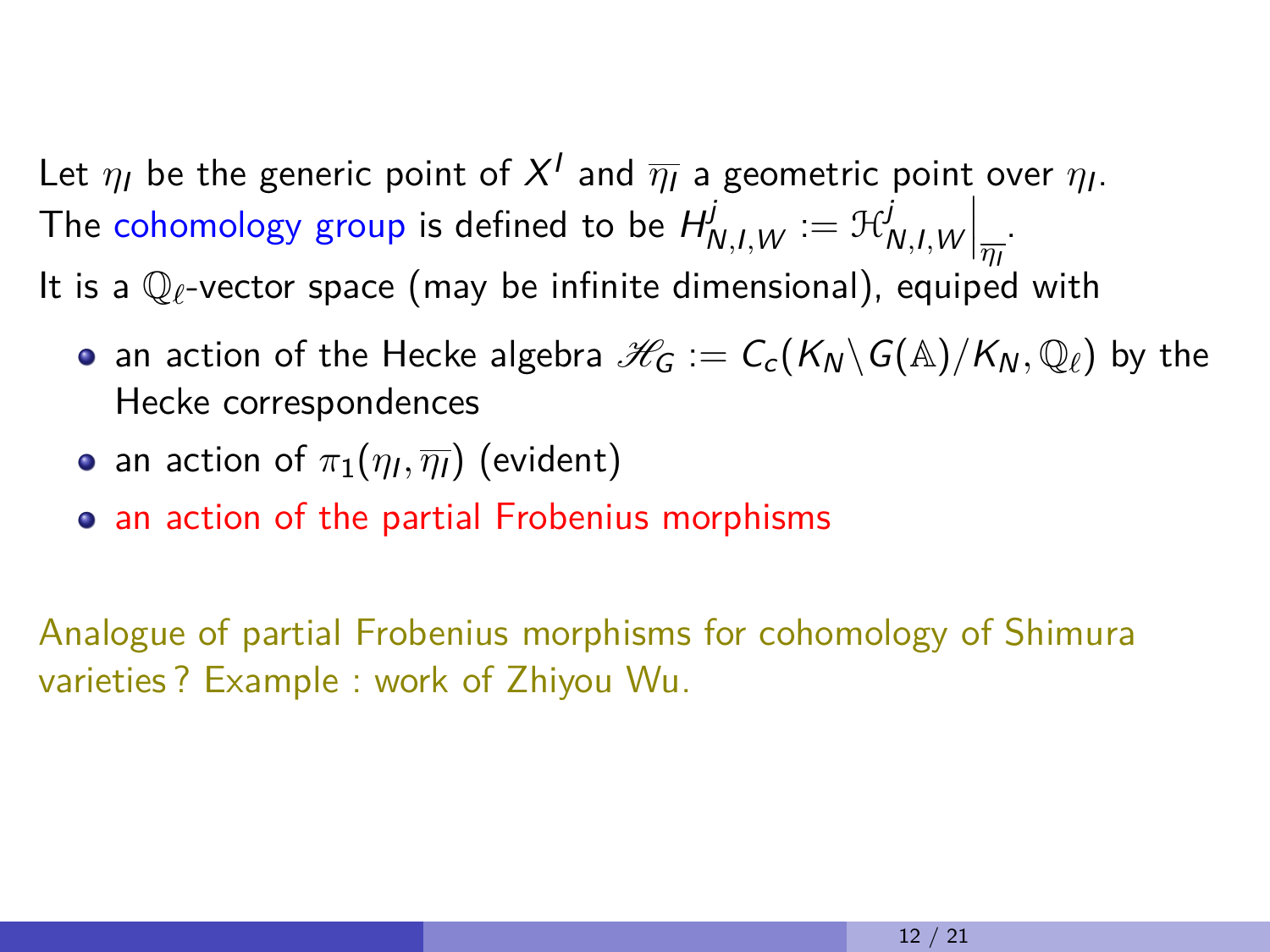## Drinfeld's lemma

Recall that F is the function field of X. Let  $\eta = \text{Spec } F$  be the generic point of X and  $\overline{\eta} = \text{Spec } \overline{F}$  be a geometric point over  $\eta$ . Note that  $\pi_1(\eta, \overline{\eta}) =$  Gal( $\overline{F}/F$ ). We have a commutative diagram

$$
1 \rightarrow \pi_1^{\text{geo}}(\eta_l, \overline{\eta_l}) \rightarrow \pi_1(\eta_l, \overline{\eta_l}) \rightarrow \widehat{\mathbb{Z}} \rightarrow 1
$$
  

$$
\downarrow \qquad \qquad \downarrow \qquad \qquad \downarrow
$$
  

$$
1 \rightarrow \pi_1^{\text{geo}}(\eta, \overline{\eta})' \rightarrow \pi_1(\eta, \overline{\eta})' \rightarrow \widehat{\mathbb{Z}}' \rightarrow 1
$$

Drinfeld's lemma ( $\mathbb{Q}_\ell$  version) : If a finite dimensional  $\mathbb{Q}_\ell$ -vector space is equiped with an action of Weil $(\eta_I,\overline{\eta_I})$  and an action of the partial Frobenius morphisms, then it is equiped with an action of Weil $(\eta,\overline{\eta})^I.$ 

Drinfeld's lemma (Hecke version) : If a finite type module over a finite generated commutative Q*`*-algebra (example : over a local Hecke algebra) is equiped with an action of Weil $(\eta_I,\overline{\eta_I})$  and an action of the partial Frobenius morphisms, then it is equiped with an action of Weil $(\eta,\overline{\eta})^I.$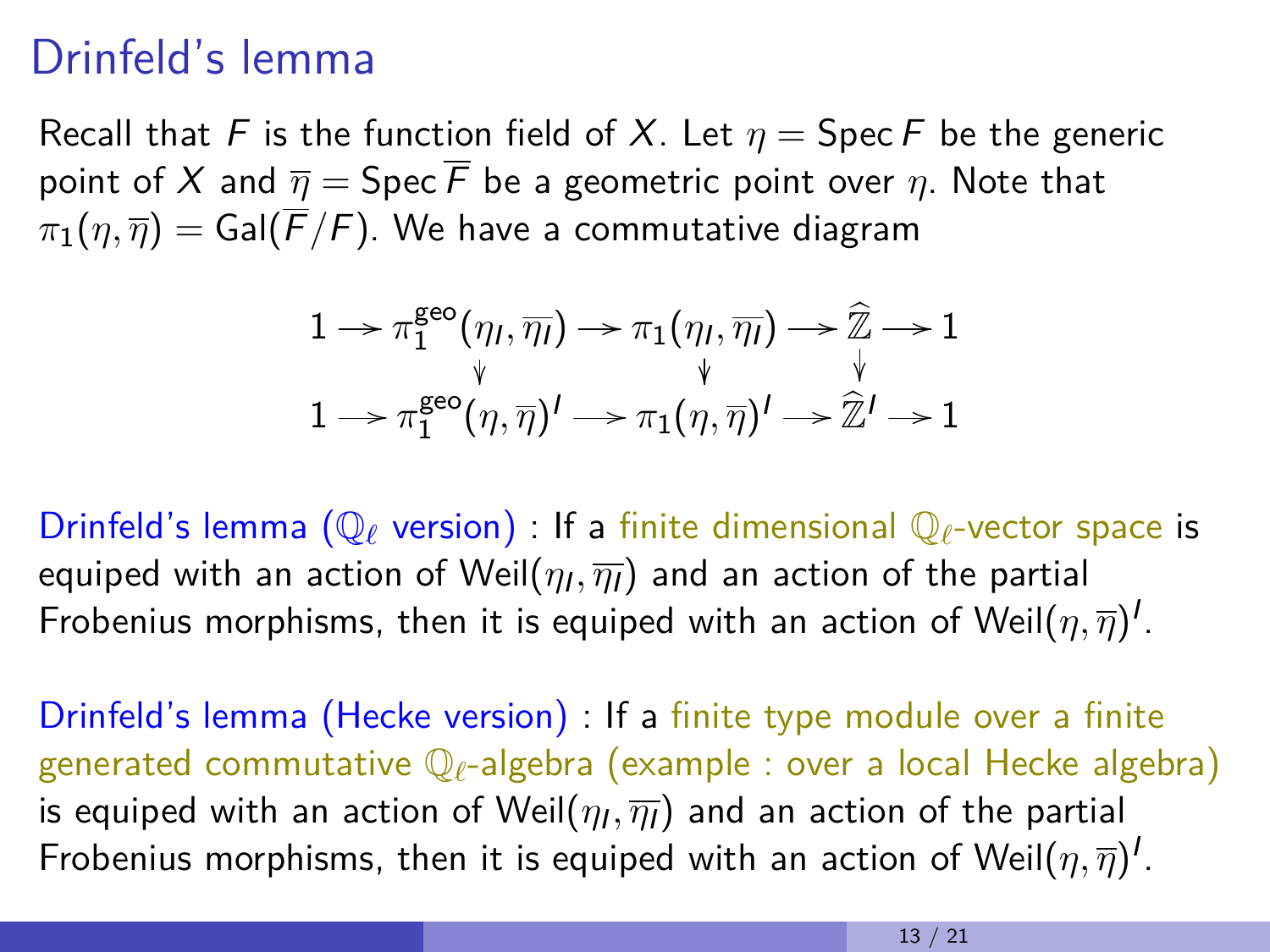# Action of Weil(*η, η*) I

## Proposition 1

$$
\mathcal{H}^j_{\mathsf{N},I,W}\Big|_{\overline{\eta_I}} \text{ is equipped with an action of } \textsf{Weil}(\eta,\overline{\eta})^I.
$$

Two ways to prove the proposition :

- use the constant term morphisms for cohomology of stacks of shtukas, prove that  $\mathcal{H}^j_\ell$  $\left\vert \frac{dN}{dt}\right\vert _{H_{I}}$  is a module of finite type over a local Hecke algebra, then apply Drinfeld's lemma (Hecke version) the constant term morphisms are only written for split reductive groups
- use the Eichler-Shimura relations, write  $\mathcal{H}^j_\ell$  $\int_{N,I,W}^J\bigg|_{\overline{\eta_I}}$  as an inductive limit of finite type modules over some local Hecke algebra, then apply Drinfeld's lemma (Hecke version) work for all reductive groups (not necessarily split)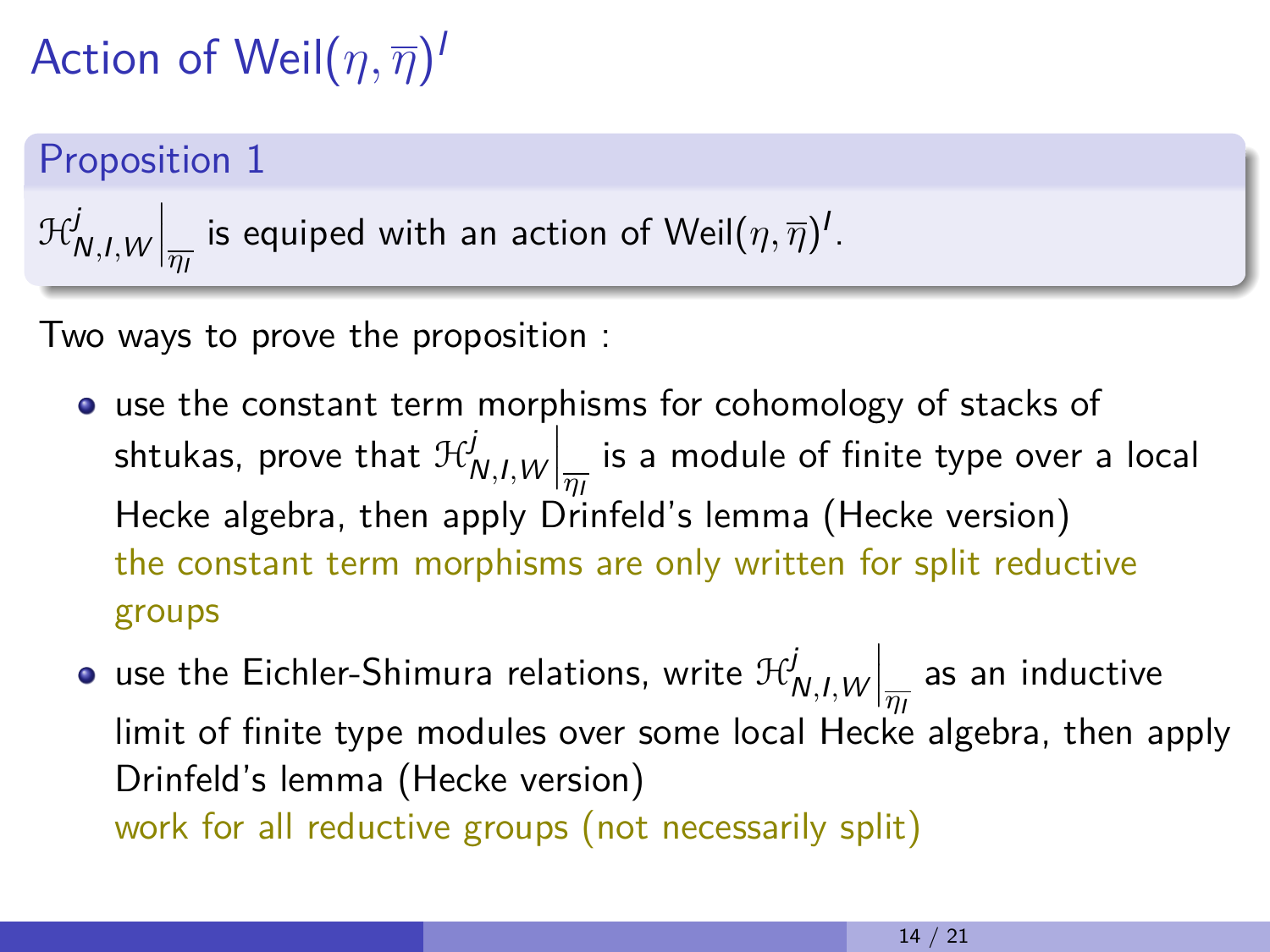## Proposition 2

The restriction 
$$
\mathfrak{R}^j_{N,I,W}\Big|_{(\overline{\eta})^I}
$$
 over  $(\overline{\eta})^I:=\overline{\eta}\times_{\overline{\mathbb{F}_q}}\cdots\times_{\overline{\mathbb{F}_q}}\overline{\eta}$  is a constant sheaf.

### Proposition 2'

Let  $I = I_1 \sqcup I_2$ . For any geometric point  $\overline{v}$  over  $X \setminus N$ , the restriction H j  $\int_{N,I,W}^j \biggl|_{(\overline{\eta})^{I_1} \times_{\overline{\mathbb{F}_q}} (\overline{\nu})^{I_2}}$  over  $(\overline{\eta})^{I_1} \times_{\overline{\mathbb{F}_q}} (\overline{\nu})^{I_2}$  is a constant sheaf.

The proof of Proposition 2 uses the Eichler-Shimura relations and Proposition 1.

Remark : if  $\mathfrak{R}^j_{N,l,W}$  was of the form  $\boxtimes_{i\in I}\mathfrak{F}_i$ , then the two propositions would be evident.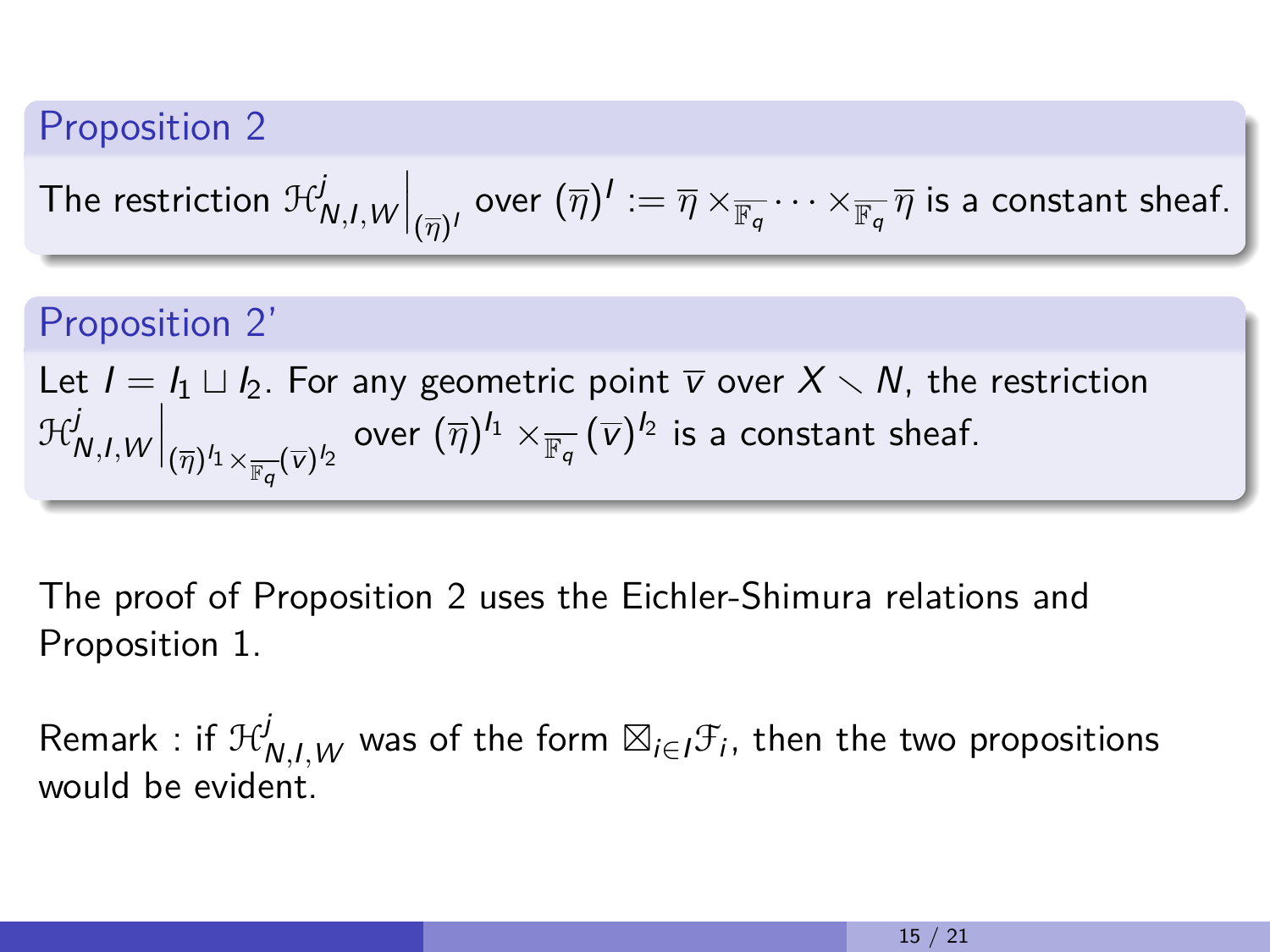### Theorem (smoothness)

For any  $I$  and  $W$ , the  $\mathbb{Q}_{\ell}$ -sheaf  $\mathfrak{R}^j_{N,I,W}$  is ind-smooth over  $(X\smallsetminus N)^I.$ 

Ind-smooth : can be written as an inductive limit of smooth  $\mathbb{Q}_\ell$ -sheaves.

equivalent definition of ind-smoothness : for any geometric points  $\overline{x}$ ,  $\overline{y}$  of  $X^I$  and any specialization maps  $\overline{\mathsf{x}}\rightarrow\overline{\mathsf{y}}$ , the induced morphism H j  $\left. \int_{N,I,W} \right|_{\overline{y}} \rightarrow \mathfrak{H}_{I}^{j}$  $\int_{N,I,W}\Bigl|_{\overline{X}}$  is an isomorphism.

The proof of the theorem uses Proposition 2' and "Zorro" lemma.

#### **Corollary**

The action of Weil
$$
(\eta,\overline{\eta})^I
$$
 over  $\mathcal{H}^j_{N,I,W}\Big|_{\overline{\eta_I}}$  factors through Weil $(X\smallsetminus N,\overline{\eta})^I$ .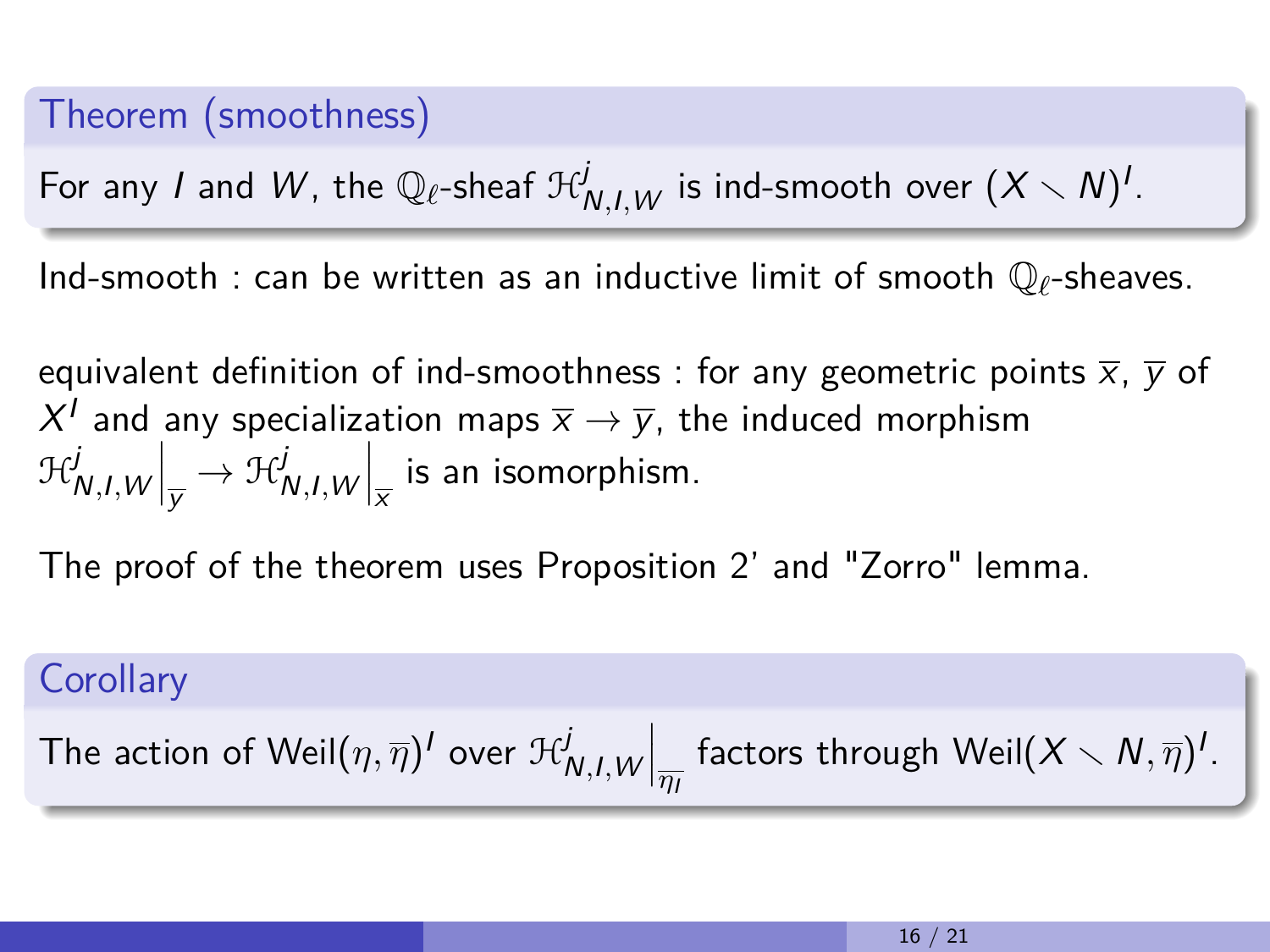## Idea of the proof of theorem : example for I singleton

Let  $I = \{1\}$  be a singleton. Let W be a representation of  $\hat{G}$ . Let  $N = \emptyset$  be empty. We have a cohomology sheaf  $\mathfrak{R}^j_{\{1\},\mathsf{W}}$  over  $X.$ 

For any geometric point  $\overline{v}$  of X (over a closed point v) and any specialization map  $\mathfrak{sp} : \overline{\eta} \to \overline{v}$ , we have an induced morphism

$$
\mathfrak{sp}^* : \mathcal{H}^j_{\{1\},W}\Big|_{\overline{v}} \to \mathcal{H}^j_{\{1\},W}\Big|_{\overline{\eta}}
$$

We want to prove that  $\mathfrak{sp}^*$  is an isomorphism. This is equivalent to say that  $\mathcal{H}_{\{1\},W}^j$  is ind-smooth over  $X.$ 

Idea : construct an inverse of sp<sup>∗</sup> using some creation and annihilation operators and Proposition 2.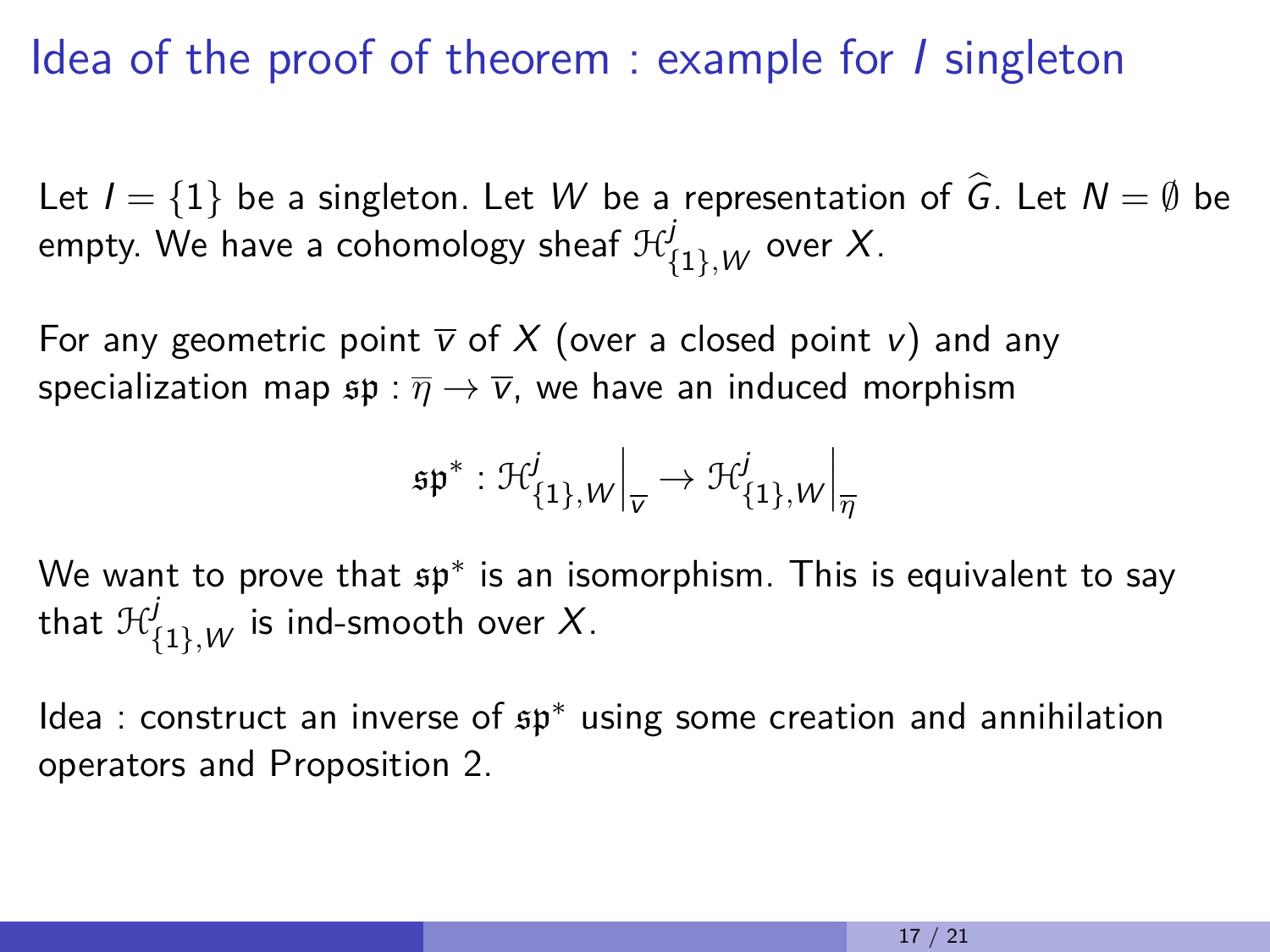Construction of a morphism  $\mathcal{H}_{\beta}^{j}$ {1}*,*W  $\Big|_{\overline{\eta}}$  $\rightarrow \mathcal{H}^j$ {1}*,*W  $\Big|_{\overline{v}}$ 

Let  $\alpha$  be the composition of the morphisms :

$$
\mathcal{H}_{\{1\},W}^j \Big|_{\overline{\eta}} \otimes \mathbb{Q}_\ell \Big|_{\overline{v}}
$$
\n
$$
e_{\delta}^{\sharp,\{2,3\}} \Big|_{\text{creation operator}}
$$
\n
$$
\mathcal{H}_{\{1,2,3\},W\boxtimes W^*\boxtimes W}^j \Big|_{\overline{\eta}\times\Delta^{\{2,3\}}(\overline{v})}
$$
\n
$$
\sup_{\{1,2,3\},W\boxtimes W^*\boxtimes W} \Big|_{\Delta^{\{1,2\}}(\overline{\eta})\times\overline{v}}
$$
\n
$$
\mathcal{H}_{\{1,2,3\},W\boxtimes W^*\boxtimes W}^j \Big|_{\Delta^{\{1,2\}}(\overline{\eta})\times\overline{v}}
$$
\n
$$
e_{ev}^{b,\{1,2\}} \Big|_{\text{annihilation operator}}
$$
\n
$$
\mathbb{Q}_\ell \Big|_{\overline{\eta}} \otimes \mathcal{H}_{\{3\},W}^j \Big|_{\overline{v}}
$$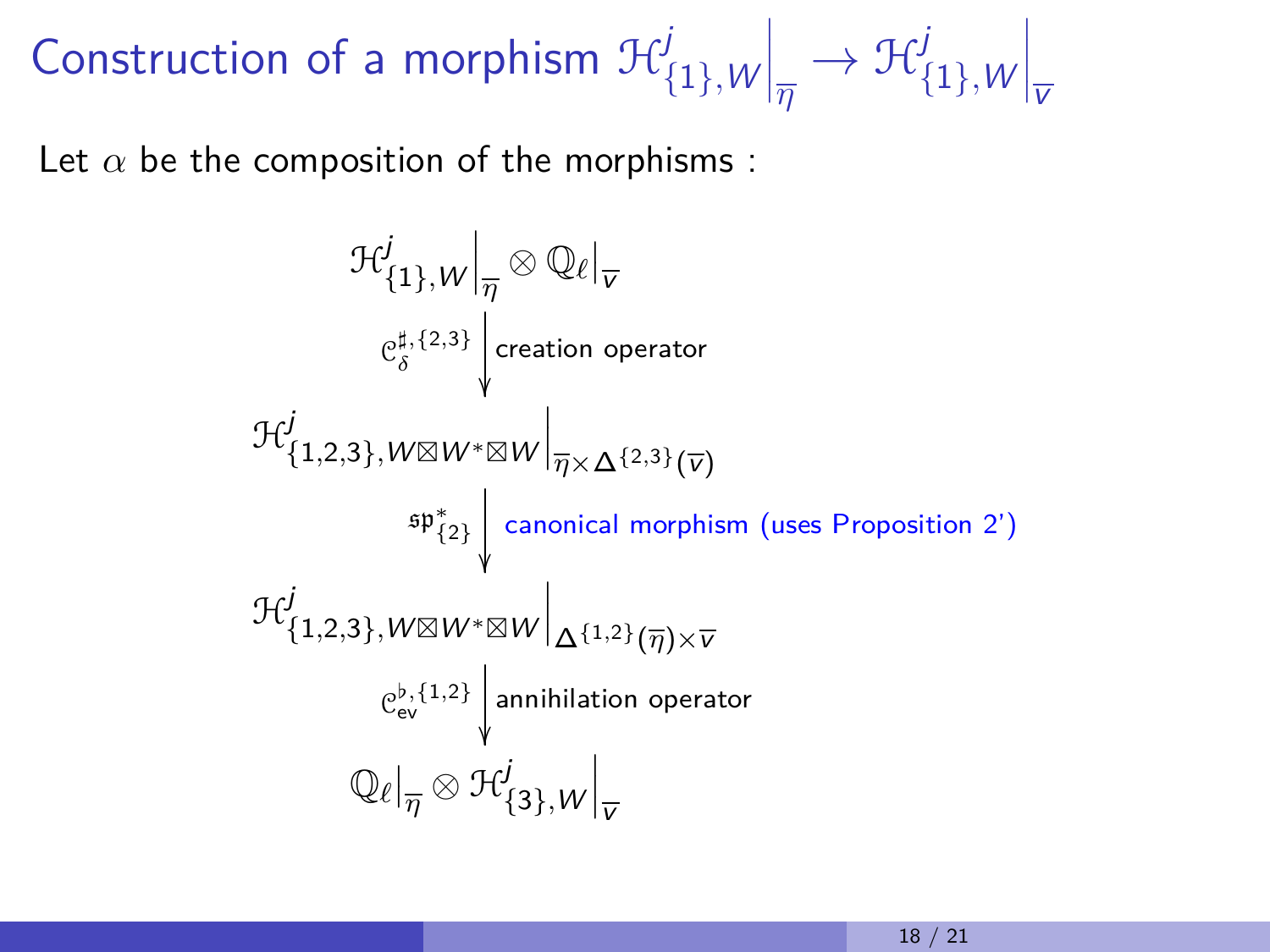Reminder about the "Zorro" lemma

Note that the composition

$$
W\otimes \mathbb{Q}_{\ell} \xrightarrow{Id\otimes \delta} W\otimes W^* \otimes W \xrightarrow{\mathrm{ev}\otimes Id} \mathbb{Q}_{\ell}\otimes W
$$

is the identity.

By the functoriality, we have

### "Zorro" lemma

The composition of morphisms of sheaves over  $X$ :

$$
\mathcal{H}^{j}_{\{1\},W}\otimes \mathbb{Q}_{\ell}\xrightarrow{\mathcal{C}^{\sharp,\{2,3\}}_{\delta}}\mathcal{H}^{j}_{\{1,2,3\},W\boxtimes W^{*}\boxtimes W}\Big|_{\Delta^{\{1,2,3\}}(X)}\xrightarrow{\mathcal{C}^{b,\{1,2\}}_{\text{ev}}}\mathbb{Q}_{\ell}\otimes \mathcal{H}^{j}_{\{3\},W}
$$

is the identity.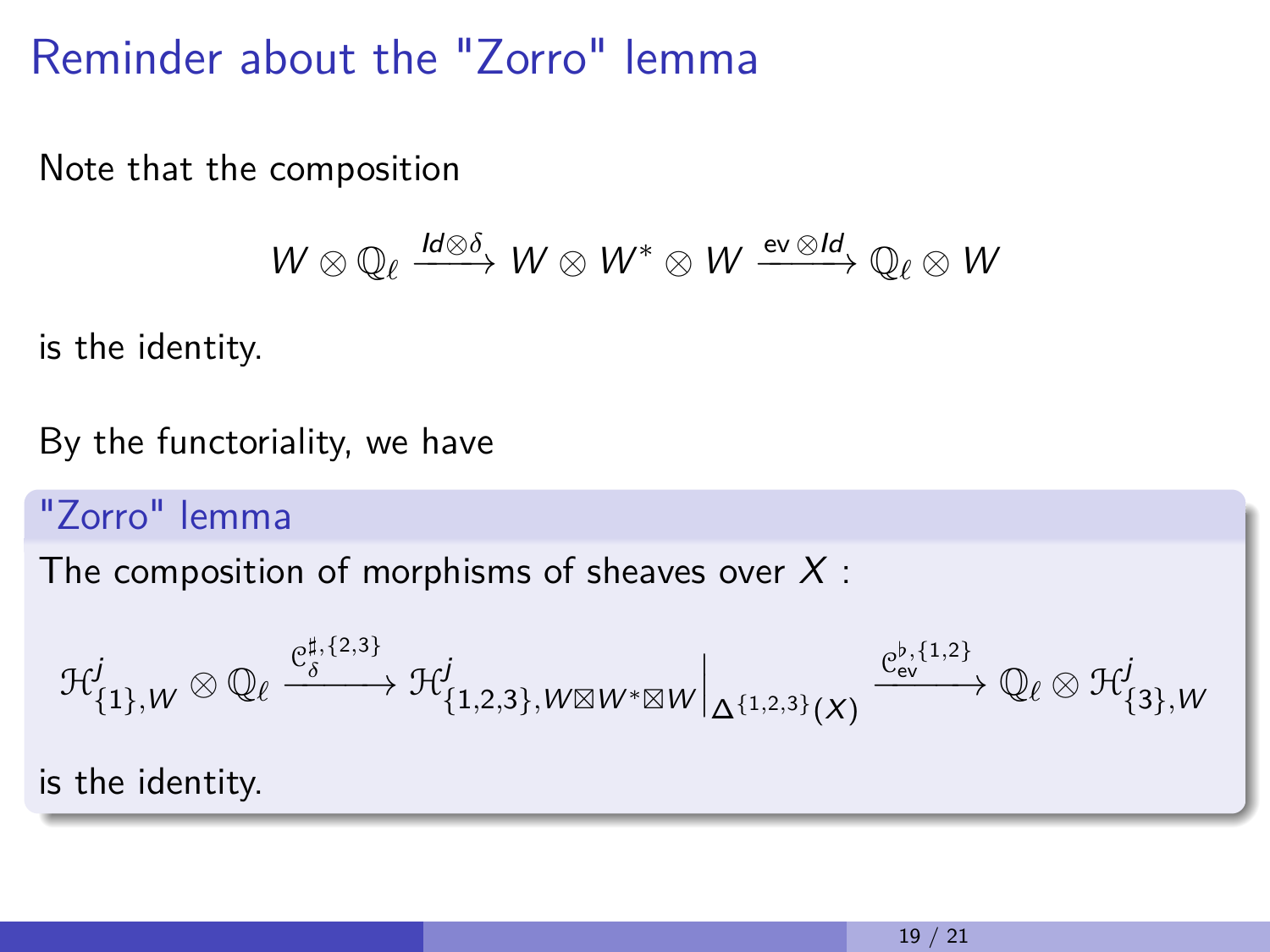## Proof of  $\alpha \circ \mathfrak{sp}^* = \mathsf{Id}$

The following diagram is commutative



The composition of the right vertical morphisms is *α*. By "Zorro" lemma, the composition of the left vertical morphisms is the identity.